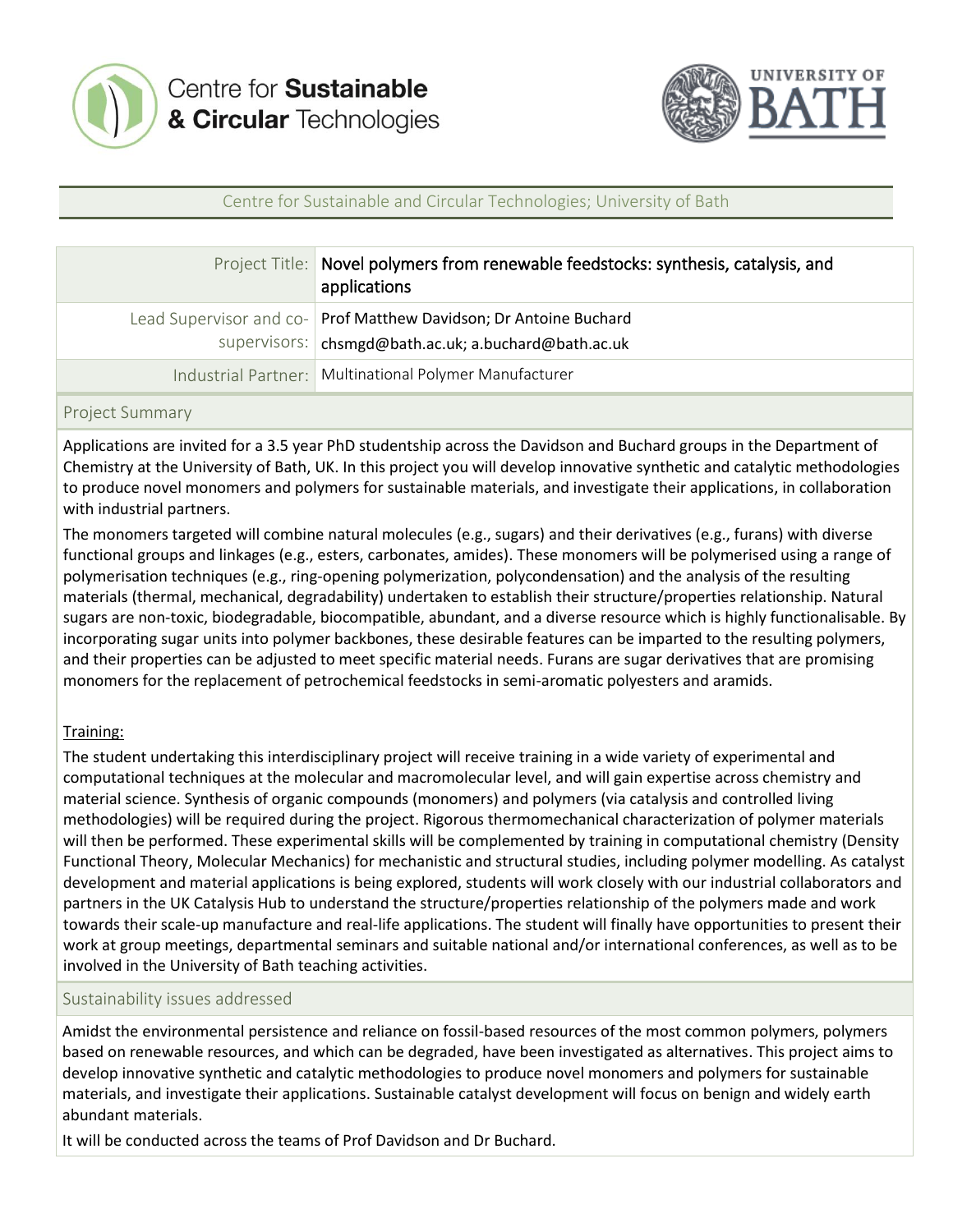

# Centre for **Sustainable** & Circular Technologies



The Davidson group focuses on multidisciplinary aspects of sustainable chemistry including chemical, materials and catalytic aspects of bioplastics, biofuels & biorefineries. Pioneering work initiated in 1999-2000 has focused on the use of more environmentally friendly metals such as titanium as replacements for heavy metals such as tin, antimony and mercury in industrial polymerisation processes such as PET and PU manufacture, as well as for the ring-opening polymerisation (ROP) of lactide, including at pilot scale.

Research in the Buchard group addresses all aspects of the development of sustainable polymers. We develop new reactions for the synthesis of novel monomers from renewable feedstocks, design new polymerisation catalysts and processes, and produce innovative polymers for new technologies. Our group have for example discovered a method that replaces phosgene for the synthesis of cyclic carbonate monomers. We have successfully applied this protocol to various sugar derivatives and developed promising degradable polymers for packaging applications as well as battery electrolyte applications. We have also recently reported divergent stereoselective polymerisation catalytic strategies that can direct a polymer's properties between a soft amorphous material and a hard semicrystalline material, as well as the first example of a stereocomplex between carbohydrate polymers of opposite chirality (see references).

Recent publications from the Davidson group:

[1] ChemSusChem 2022, e20220025.

[2] Green Chemistry, 2021, p 3154.

[3] Biomacromolecules, 2021, p 3649.

[4] Green Chemistry, 2020, p 2197.

[5] Organometallics, 2020, p 1619.

For complete list of publications see[: https://researchportal.bath.ac.uk/en/persons/matthew-davidson](https://researchportal.bath.ac.uk/en/persons/matthew-davidson)

Recent publications from the Buchard:

[1] Journal of Material Chemistry A, 2022, DOI: 10.1039/d1ta10111k.

[2] ACS Applied Polymer Materials, 2021, p 5870.

[3] Angewandte Chemie International Edition, 2021, p 4524.

[4] Journal of the American Chemical Society 2019, p 13301.

[5] Journal of  $CO<sub>2</sub>$  Utilization 2018, p 283.

For complete list of publications see[: www.buchardgroup.org/publications](http://www.buchardgroup.org/publications)

Eligibility criteria and selection process

## **Application:**

Formal applications should be made via the University of Bath's online application form for a PhD in Chemistry. Please ensure that you state the full project title and lead supervisor name on the application form.

[https://samis.bath.ac.uk/urd/sits.urd/run/siw\\_ipp\\_lgn.login?process=siw\\_ipp\\_app&code1=RDUCH-](https://samis.bath.ac.uk/urd/sits.urd/run/siw_ipp_lgn.login?process=siw_ipp_app&code1=RDUCH-FP01&code2=0016)[FP01&code2=0016](https://samis.bath.ac.uk/urd/sits.urd/run/siw_ipp_lgn.login?process=siw_ipp_app&code1=RDUCH-FP01&code2=0016)

## **Funding Eligibility:**

This studentship is for 3.5 years' duration and includes Home tuition fees, a stipend (£16,062 per annum, 2022/23 rate) and a budget for research expenses and training.

Information may be found on our [fee status guidance webpage,](https://www.findaphd.com/common/clickCount.aspx?theid=132722&type=184&DID=72&url=https%3a%2f%2fwww.bath.ac.uk%2fguides%2funderstanding-your-tuition-fee-status%2f) on the [GOV.UK website](https://www.findaphd.com/common/clickCount.aspx?theid=132722&type=184&DID=72&url=https%3a%2f%2fwww.gov.uk%2fguidance%2fstudying-in-the-uk-guidance-for-eu-students) and on the [UKCISA](https://www.findaphd.com/common/clickCount.aspx?theid=132722&type=184&DID=72&url=https%3a%2f%2fwww.ukcisa.org.uk%2fInformation--Advice%2fFees-and-Money%2fEngland-fee-status)  [website.](https://www.findaphd.com/common/clickCount.aspx?theid=132722&type=184&DID=72&url=https%3a%2f%2fwww.ukcisa.org.uk%2fInformation--Advice%2fFees-and-Money%2fEngland-fee-status)